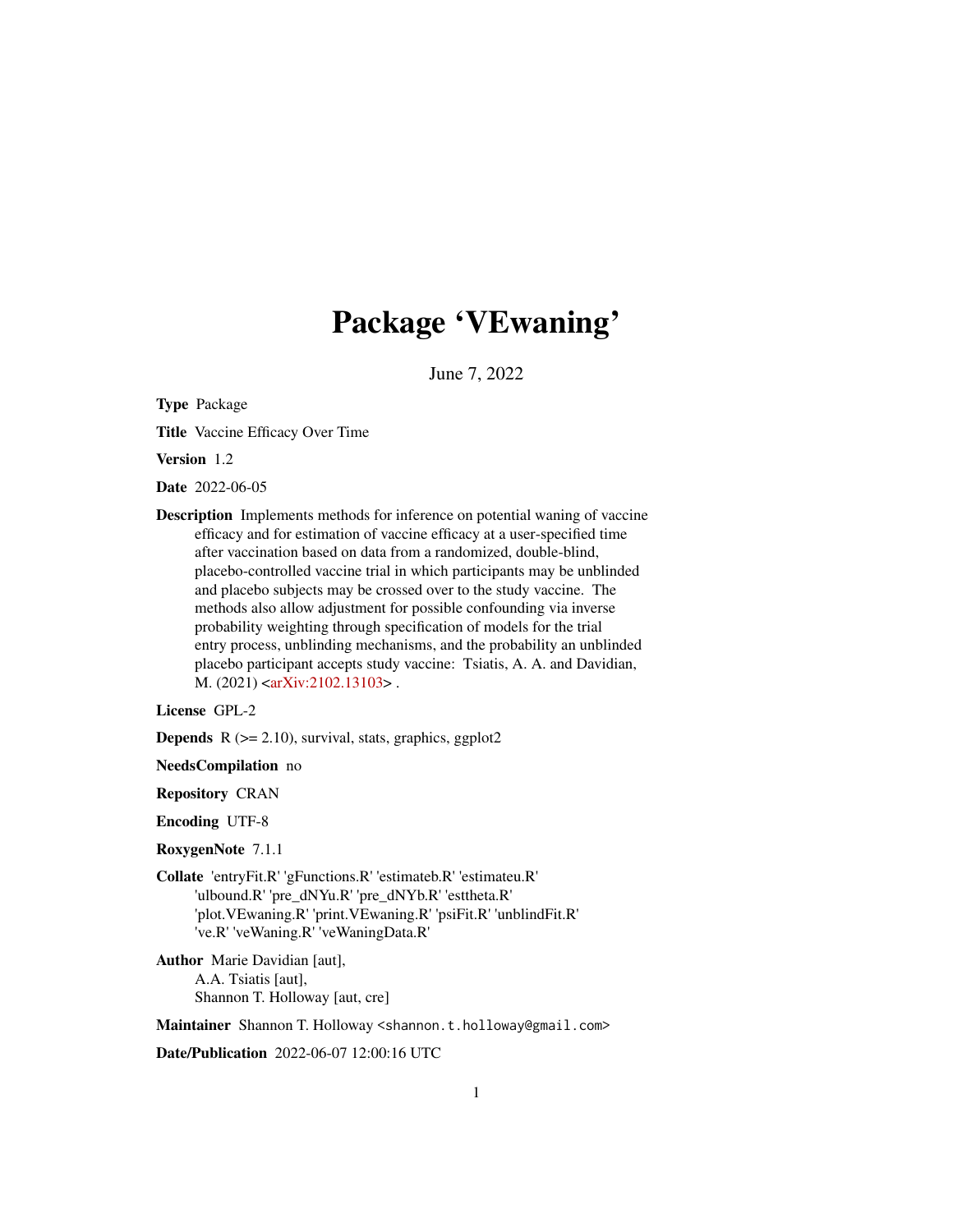### <span id="page-1-0"></span>R topics documented:

plot *Plot Analysis Results*

#### Description

Plot the Estimated Vaccine Efficacy

#### Usage

## S3 method for class 'VEwaning' plot(x, y, ..., xlim)

#### Arguments

| X       | An object of class VE waning. The object returned by a call to ve Waning()             |
|---------|----------------------------------------------------------------------------------------|
| V       | Ignored                                                                                |
| $\cdot$ | Ignored                                                                                |
| xlim    | A numeric vector object. The minimum and maximum tau values to include in<br>the plot. |

#### Value

No return value, called to produce graphical elements.

#### Examples

```
data(veWaningData)
set.seed(1234)
ind \le sample(1:nrow(x = veWaningData), 2500, FALSE)
# NOTE: This sample size is chosen for example only -- larger data sets
# should be used.
res <- veWaning(data = veWaningData[ind,],
               L = 52,lag = 6,modelGam1 = ~ X1+X2+A+A:X1+A:X2,
```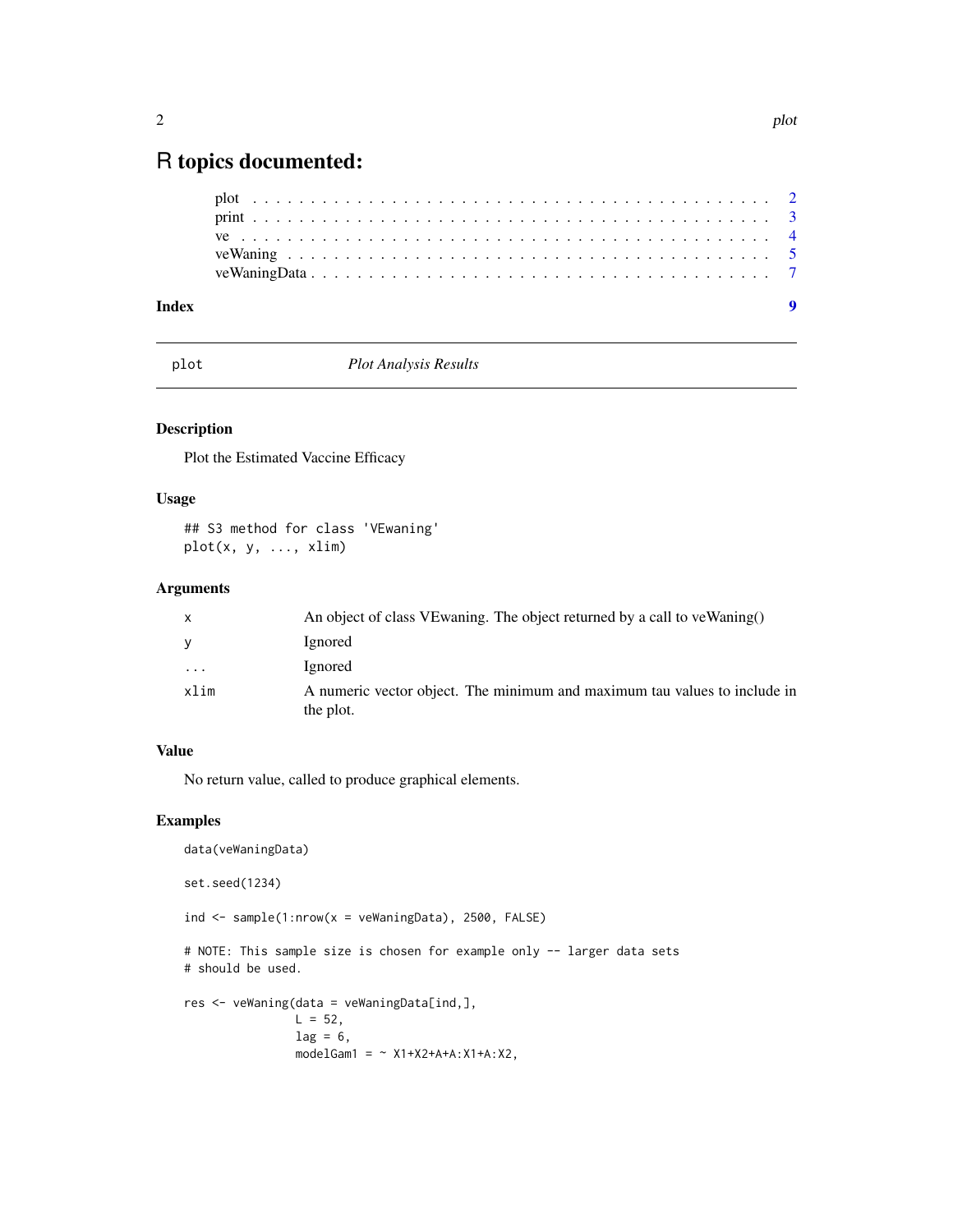<span id="page-2-0"></span>print 3

```
modelGam2 = ~\sim X1+X2,
modelEntry = \sim X1+X2,
modelPsiGam1 = ~ X1+X2,modelPsiGam2 = ~\sim X1+X2,
gFunc = 'piece',
v = c(15, 30)
```

```
plot(x = res)
```
print *Print Analysis Results*

#### Description

Print the primary results of the analysis

#### Usage

## S3 method for class 'VEwaning'  $print(x, \ldots)$ 

#### Arguments

|   | An object of class VE waning. The object returned by a call to ve Waning() |
|---|----------------------------------------------------------------------------|
| . | Ignored                                                                    |

#### Value

No return value, called to display key results.

#### Examples

data(veWaningData)

set.seed(1234)

```
ind <- sample(1:nrow(veWaningData), 2500)
# NOTE: This sample size is chosen for example only -- larger data sets
# should be used.
```

```
res <- veWaning(data = veWaningData[ind,],
                L = 52,lag = 6,
                modelGam1 = ~ X1+X2+A+A:X1+A:X2,modelGam2 = ~ X1+X2,modelEntry = \sim X1+X2,
                modelPsiGam1 = ~\sim X1+X2,
                modelPsiGam2 = ~\sim X1+X2,
                gFunc = 'piece',
```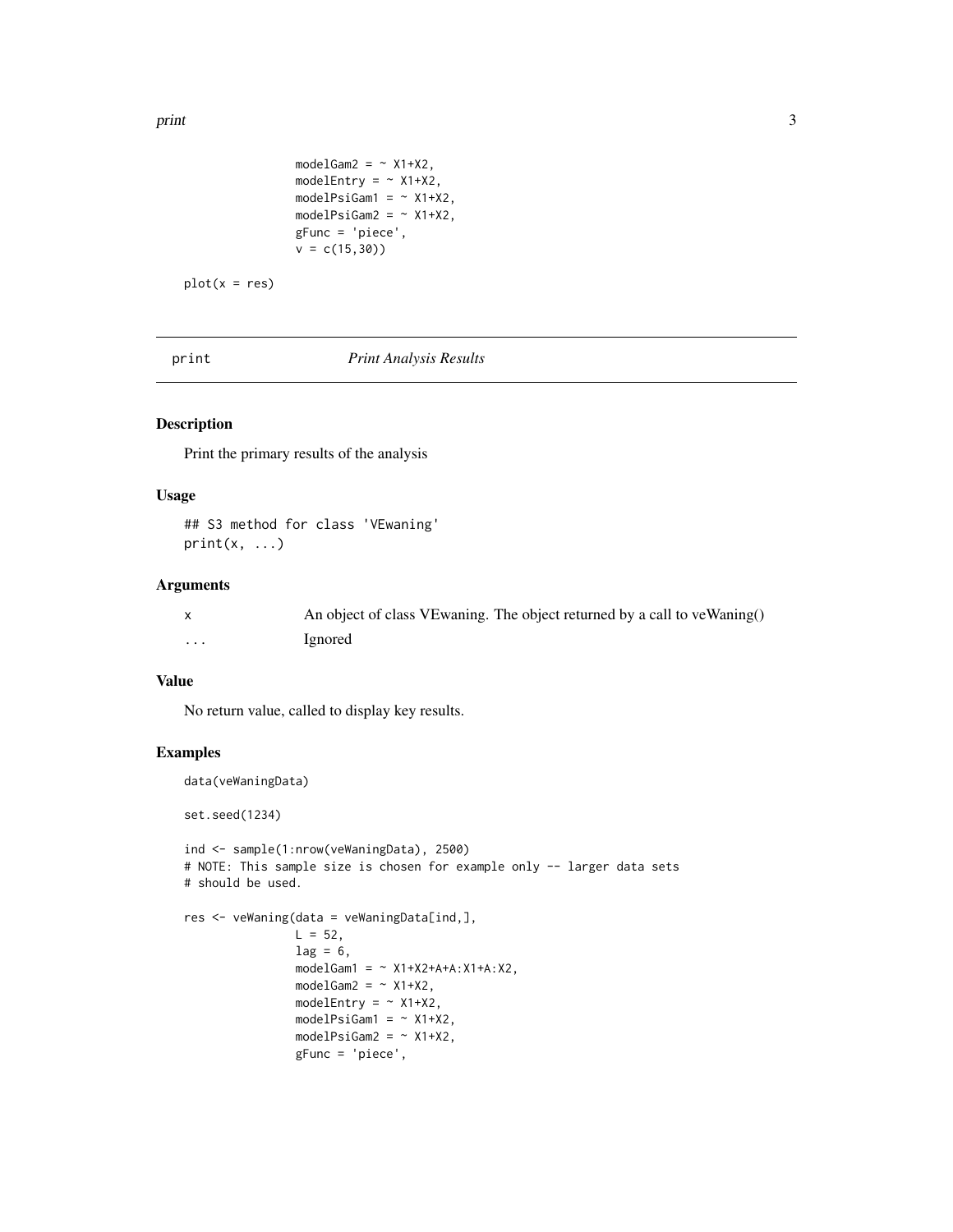```
v = c(15, 30)
```
<span id="page-3-0"></span> $print(x = res)$ 

#### ve *Retrieve the Estimated Vaccine Efficacy*

#### Description

Uses a prior veWaning() analysis to estimate the vaccine efficacy at the provided times since vaccination.

#### Usage

ve(x, taus)

#### Arguments

| X    | An object of class VE waning. The object returned by a call to ve Waning()                                  |
|------|-------------------------------------------------------------------------------------------------------------|
| taus | A numeric vector object. The times since vaccination at which the vaccine effi-<br>cacy is to be estimated. |

#### Value

A matrix object. The first column contains the times since vaccination at which the estimates are provided; the second column contains estimated vaccine efficacy; and the third is the standard error.

#### Examples

```
data(veWaningData)
set.seed(1234)
ind <- sample(1:nrow(veWaningData), 2500)
# NOTE: This sample size is chosen for example only -- larger data sets
# should be used.
res <- veWaning(data = veWaningData[ind,],
                L = 52,lag = 6,
                modelGam1 = ~ X1+X2+A+A:X1+A:X2,modelGam2 = ~\sim X1+X2,
                modelEntry = \sim X1+X2,
                modelPsiGam1 = ~\sim X1+X2,
                modelPsiGam2 = ~\sim X1+X2,
                gFunc = 'piece',
                v = c(20)ve(x = res, taus = c(10, 20, 30, 40, 50))
```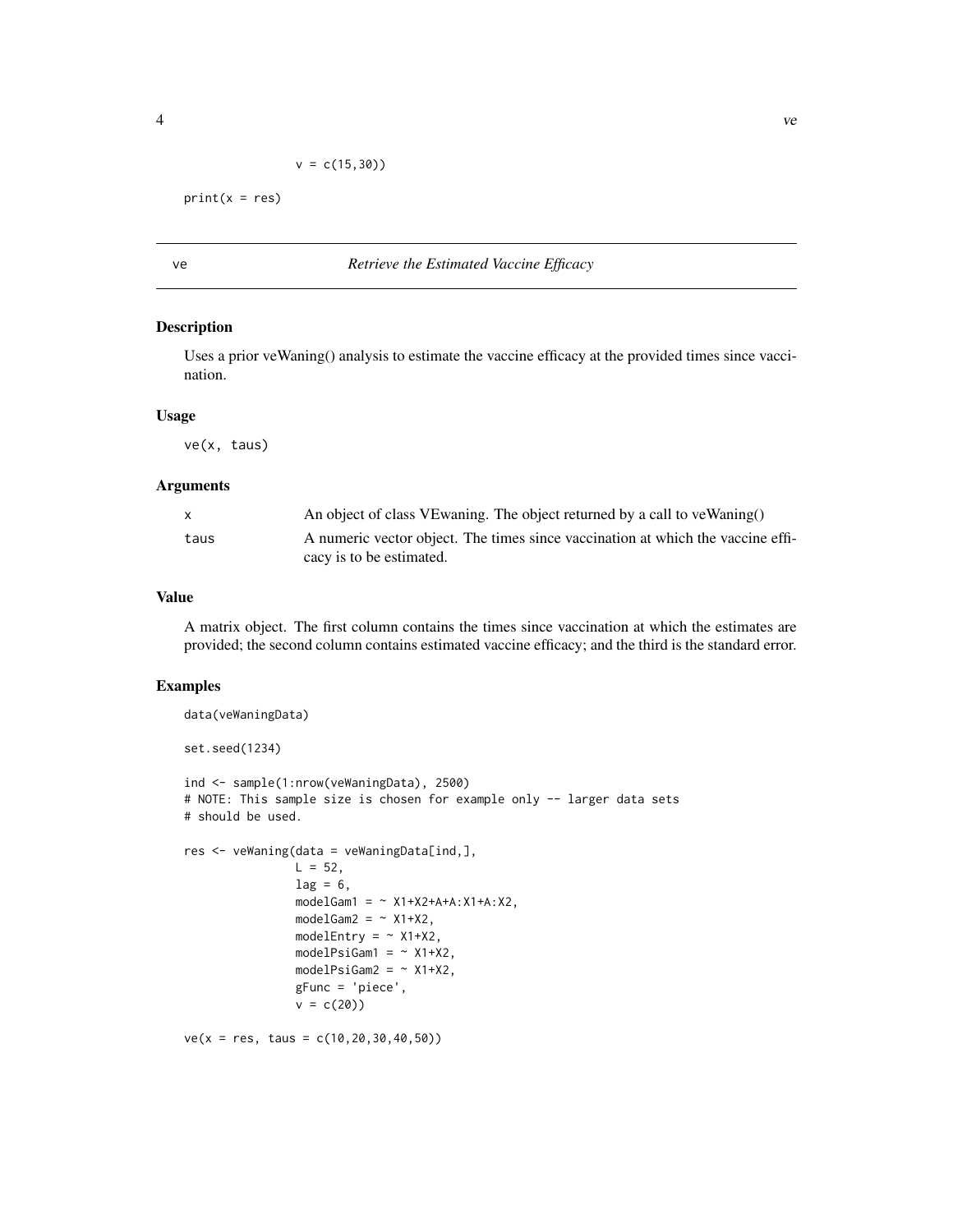<span id="page-4-0"></span>

#### Description

Implements methods for inference on potential waning of vaccine efficacy and for estimation of vaccine efficacy at a user-specified time after vaccination based on data from a randomized, doubleblind, placebo-controlled vaccine trial in which participants may be unblinded and placebo subjects may be crossed over to the study vaccine. The methods also allow adjustment for possible confounding via inverse probability weighting through specification of models for the trial entry process, unblinding mechanisms, and the probability an unblinded placebo participant accepts study vaccine: Tsiatis, A. A. and Davidian, M.  $(2021)$  <arXiv:2102.13103>

#### Usage

```
veWaning(
  data,
 L,
  ...,
  lag = 0,
 modelGam1 = NULL,
 modelGam2 = NULL,
 modelEntry = NULL,
 modelPsiGam1 = NULL,
 modelPsiGam2 = NULL,
  gFunc = NULL,
  v = NULL,minWgt = NULL,maxWgt = NULL,txName = "A",
  infectionTime = "U",
  entryTime = "E",Gamma = "Gam",
  unblindTime = "R"vaccinated = "Psi"
```
#### Arguments

)

| data      | A data frame object containing all relevant data.                                                                                                       |
|-----------|---------------------------------------------------------------------------------------------------------------------------------------------------------|
| L.        | A numeric object. The analysis time.                                                                                                                    |
| $\cdots$  | Ignored. Used only to require named inputs.                                                                                                             |
| lag       | A numeric object. The lag time between the initial vaccine dose and full efficacy.                                                                      |
| modelGam1 | A formula object. The coxph model for Gamma $= 1$ . The LHS is set as the<br>appropriate Surv() object internally. If a LHS is provided, it is ignored. |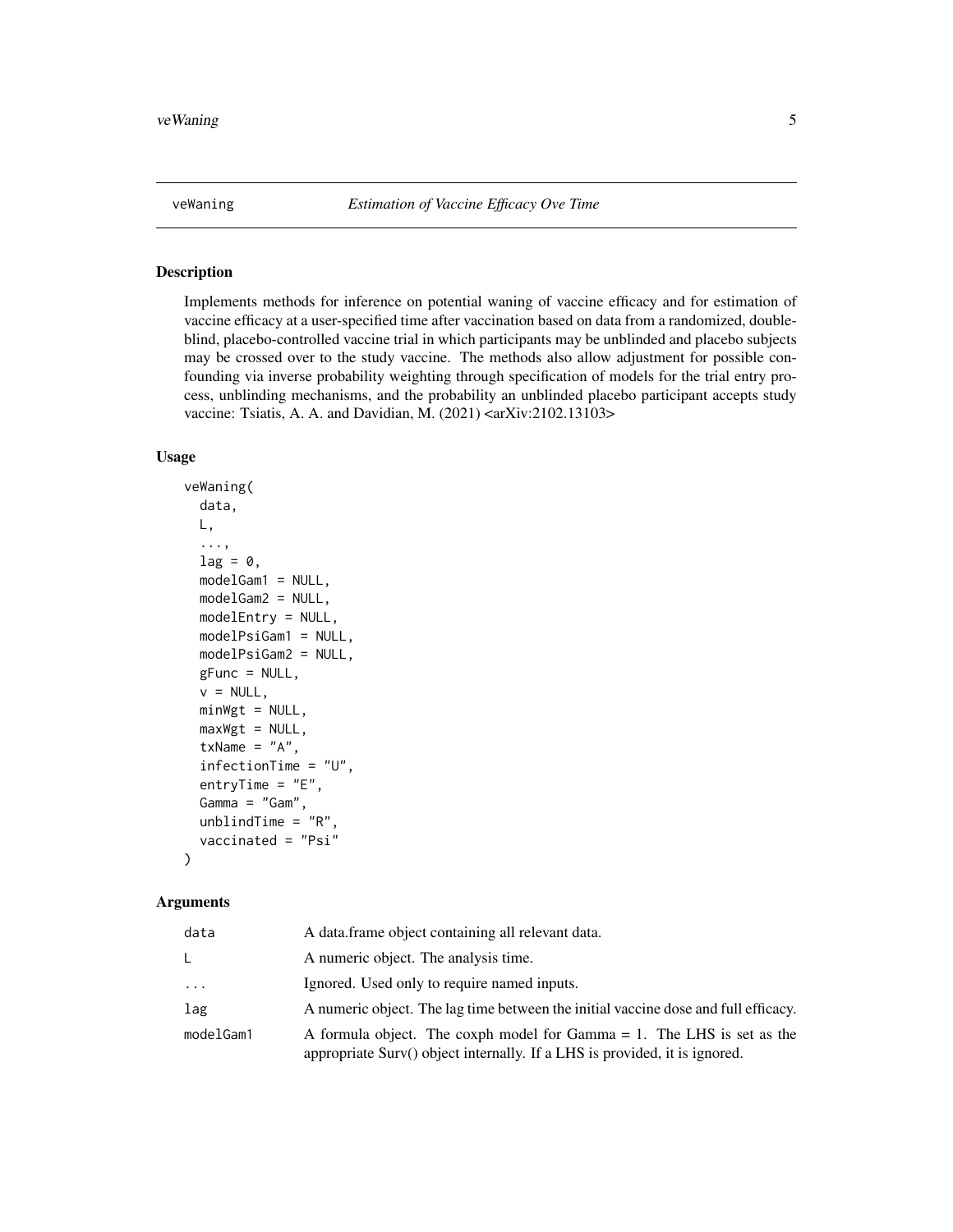| modelGam2     | A formula object. The coxph model for Gamma $= 2$ . The LHS is set as the<br>appropriate Surv() object internally. If a LHS is provided, it is ignored.                                                                                                                                                                                                                                                                                                                   |
|---------------|---------------------------------------------------------------------------------------------------------------------------------------------------------------------------------------------------------------------------------------------------------------------------------------------------------------------------------------------------------------------------------------------------------------------------------------------------------------------------|
| modelEntry    | A formula object. The coxph model for entry times. The LHS is set as the<br>appropriate Surv() object internally. If a LHS is provided, it is ignored.                                                                                                                                                                                                                                                                                                                    |
| modelPsiGam1  | A formula object. The logistic model for vaccination for participants with Gamma<br>$= 1$ . If a LHS is provided, it is ignored.                                                                                                                                                                                                                                                                                                                                          |
| modelPsiGam2  | A formula object. The logistic model for vaccination for participants with Gamma<br>$= 2$ . If a LHS is provided, it is ignored.                                                                                                                                                                                                                                                                                                                                          |
| gFunc         | A character object. The model of infection rates. Must be one of 'lin', 'piece',<br>'splin', 'spcub' for the linear, piecewise constant, linear spline, and cubic spline<br>models respectively                                                                                                                                                                                                                                                                           |
| $\vee$        | A numeric vector. The knots or cut-offs to be used by gFunc. If gFunc = 'lin',<br>this input is ignored. For 'splin' and 'spcub', this is the knots of the spline<br>on $(0,L)$ . For 'piece', v is the cut-offs on $(0,L)$ . Note that this input should not<br>include the extremes 0 and L.                                                                                                                                                                            |
| minWgt        | A numeric object. If not NULL, the minimum non-zero value a weight can<br>have, i.e., weight = max(minWgt, weight). If NULL, no truncation of weights<br>is performed.                                                                                                                                                                                                                                                                                                    |
| maxWgt        | A numeric object. If not NULL, the maximum value a weight can have, i.e.,<br>weight $= min(maxWgt, weight)$ . If NULL, no truncation of weights is per-<br>formed.                                                                                                                                                                                                                                                                                                        |
| txName        | A character object. The header of the column of data containing the treatment<br>variable. Default value is 'A'. Treatment must be coded as 0/1, where 1 indicates<br>that participant was vaccinated; 0 otherwise.                                                                                                                                                                                                                                                       |
| infectionTime | A character object. The header of the column of data containing the time of<br>infection on the scale of the calendar time. Default value is 'U'.                                                                                                                                                                                                                                                                                                                         |
| entryTime     | A character object. The header of the column of data containing the time of<br>entry into the study on the scale of the calendar time. Default value is 'E'.                                                                                                                                                                                                                                                                                                              |
| Gamma         | A character object. The header of the column of data containing the category<br>for the unblinding dynamic. Default value is 'Gam'. Data must be 0/1/2, where<br>0 indicates infection occurs before requested/ offered unblinding; 1 indicates<br>unblinding was requested by participant prior to the commencement of partic-<br>ipant decision clinic visits; and 2 indicates that unblinding occurred after the<br>commencement of participant decision clinic visits |
| unblindTime   | A character object. The header of the column of data containing the time to<br>requested unblinding, participant decision clinic visit/requested unblinding, or<br>infection, whichever comes first. Default value is 'R'.                                                                                                                                                                                                                                                |
| vaccinated    | A character object. The header of the column of data containing the indicator of<br>vaccination, where 1 if participant is vaccinated; 0 otherwise. Default value is<br>'Psi'.                                                                                                                                                                                                                                                                                            |

#### Details

Note the infection time, U, can take values NA or a value > L if the participant did not become infected. All other data must be complete.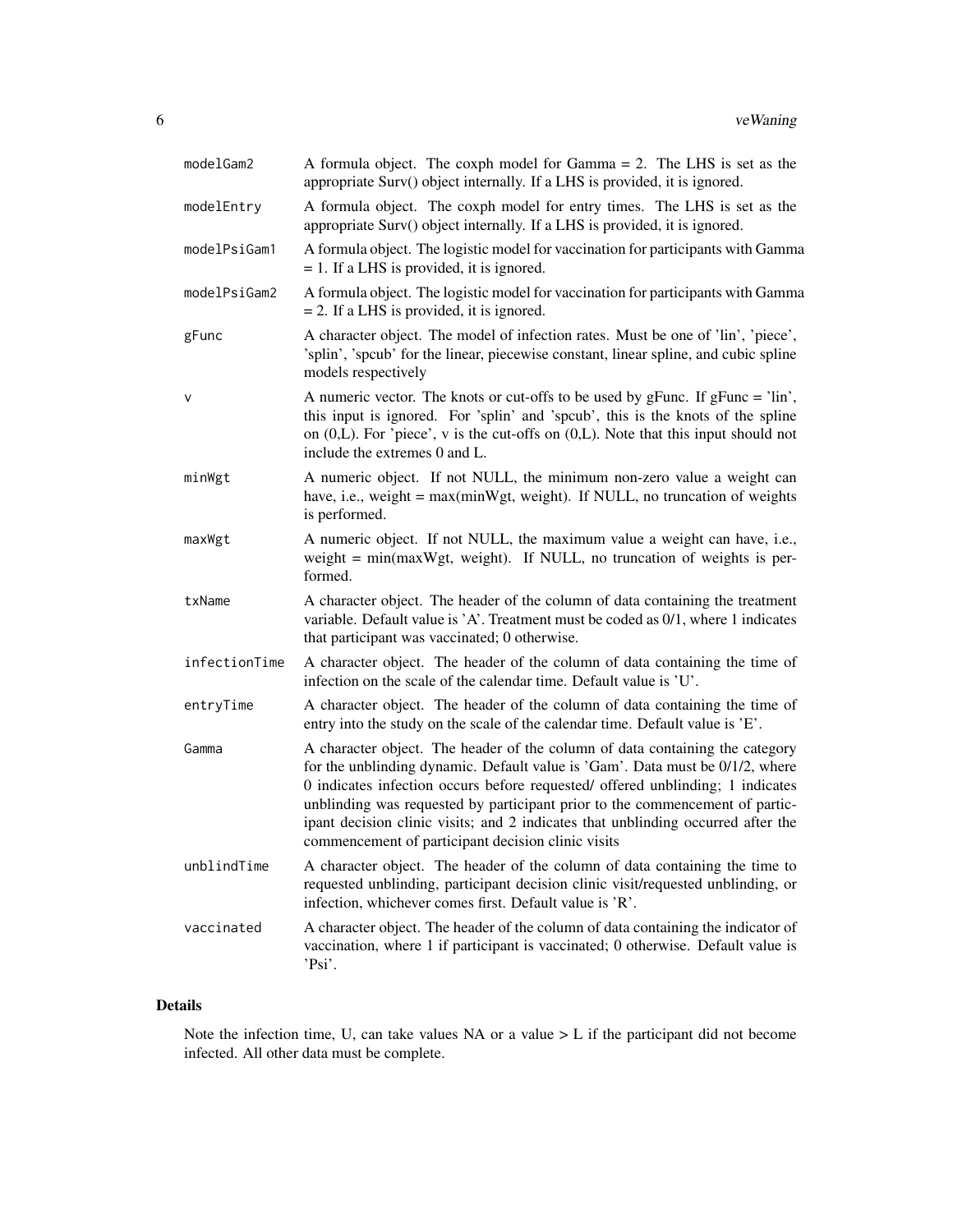#### <span id="page-6-0"></span>veWaningData 7

The returned S3 object has 4 attributes needed for post-processing tools ve() and plot(). Specifically, "gFunc" is a character object specifying the model selected for the infection rate (input gFunc); "v", the knots or cut-offs to be used by gFunc (input v); "maxTau", the maximum vaccination time included in the analysis; and "lag", the lag time between the initial vaccine dose and full efficacy.

#### Value

A an S3 object of class "VEwaning", which comprises a list object containing

| theta | A vector object containing the estimated theta parameters. |
|-------|------------------------------------------------------------|
| cov   | The covariance estimated using the sandwich estimator.     |
| SE    | The standard error estimated using the sandwich estimator. |

and attributes "gFunc", "maxTau", "lag", and "v", which store details of the original analysis that are required for post-processing convenience functions ve() and plot(). See details for further information.

#### References

Tsiatis, A. A. and Davidian, M. (2021) Estimating Vaccine Efficacy Over Time After a Randomized Study is Unblinded. Submitted.

#### Examples

data(veWaningData)

```
set.seed(1234)
```

```
ind <- sample(1:nrow(veWaningData), 2500)
# NOTE: This sample size is chosen for example only -- larger data sets
# should be used.
res <- veWaning(data = veWaningData[ind,],
```

```
L = 52,
lag = 6,
modelGam1 = ~ X1+X2+A+A:X1+A:X2,modelGam2 = ~\sim X1+X2,
modelEntry = \sim X1+X2,
modelPsiGam1 = ~ X1+X2,modelPsiGam2 = ~\sim X1+X2,
gFunc = 'piece',
v = c(15, 30)
```
veWaningData *Toy Dataset For Illustration*

#### **Description**

This data set is provided for the purposes of illustrating the use of the software.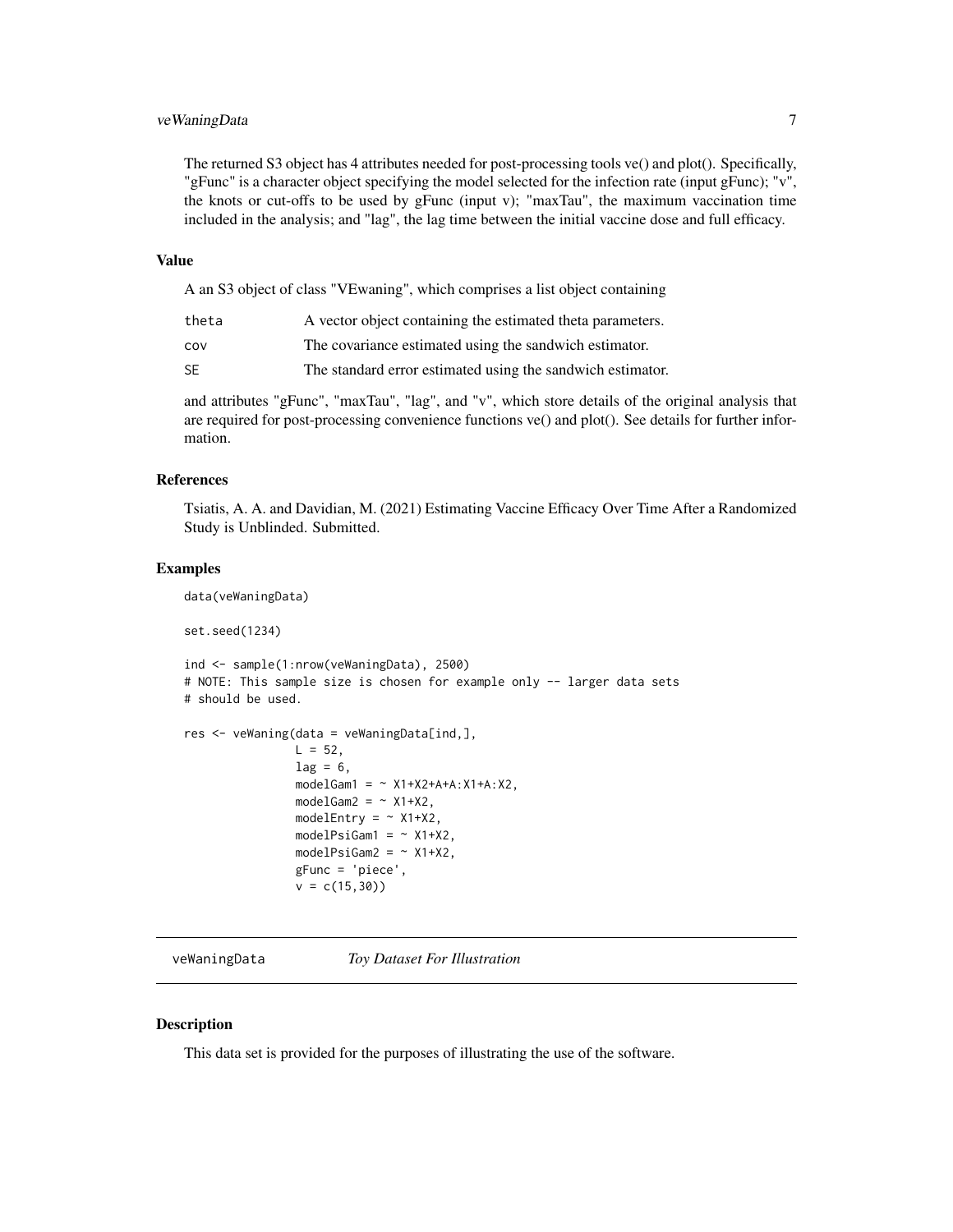#### Usage

```
data(veWaningData)
```
#### Format

veWaningData is a data.frame containing 30,000 participants The data.frame contains 8 columns,

X1 A dichotomous baseline covariate; generated from B(0.5).

 $X2$  A continuous baseline covariates; generated from N(45,10^2).

E The entry time into the study.

A The indicator of vaccination at entry  $(1 = vacuum)$  vaccinated at entry;  $0 = not$  vaccinated)

U The time to infection; NA if participant did not become infected.

- R Time to unblinding.
- Gam The dynamic under which unblinding occurred; 0: infection occurred prior to unblinding; 1: participant requested unblinding prior to study defined unblinding period; 2: participant was unblinded during the study defined unblinding period.
- Psi Indicator of whether subject received vaccination at time of unblinding (1: received vaccination at time R, 0 otherwise).